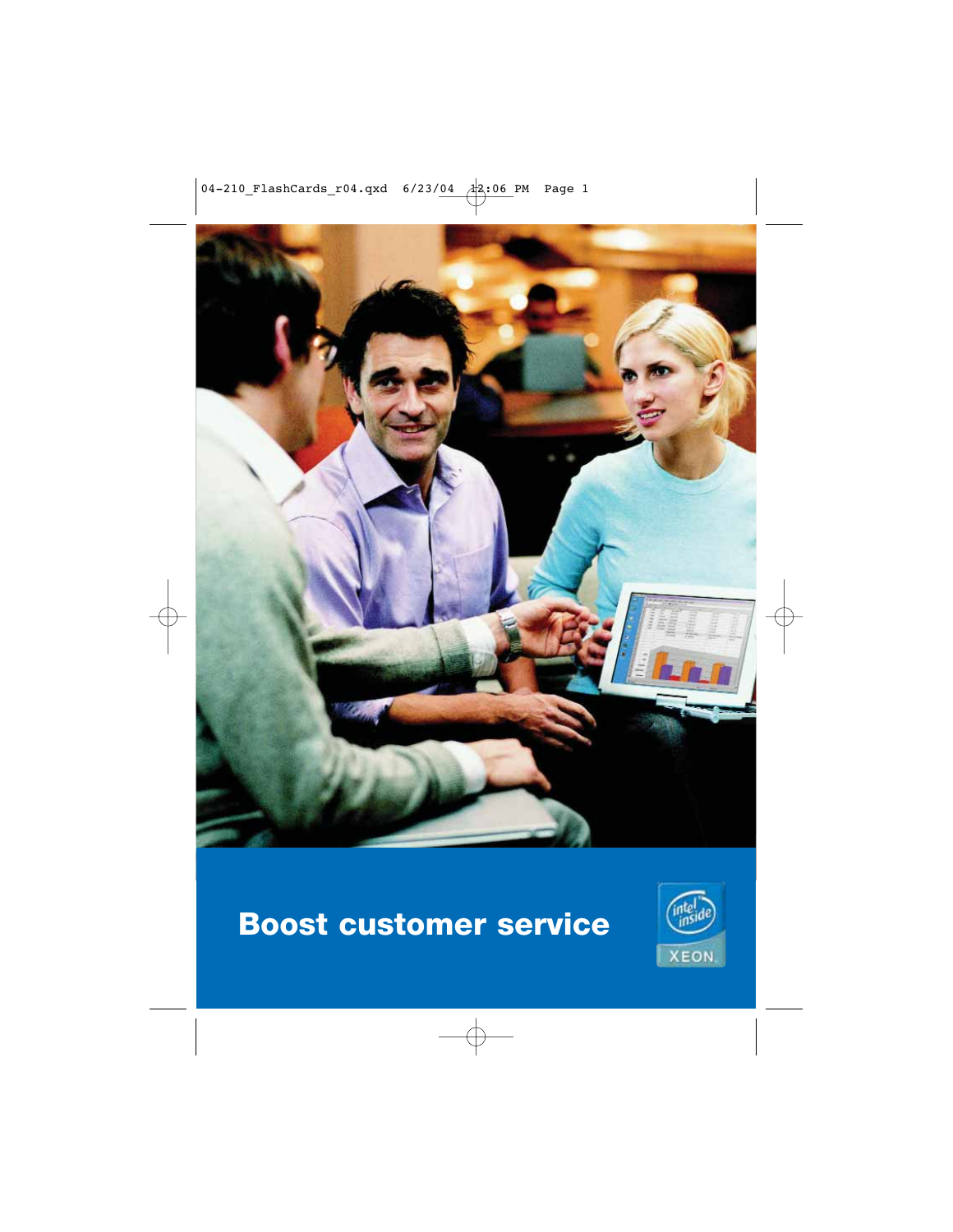Customer satisfaction has never been more important. Imagine if all your customer records and interactions were located in one place where they could be accessed, analyzed, and summarized to provide superior customer service and intelligent marketing. Every contact with every customer would become an opportunity for a closer, more personalized and more profitable relationship.

A reliable and powerful server based on the Intel® Xeon™ processor can run the latest customer relationship management (CRM) software to allow integration of customer profiles with product information, purchase history, service records, and other data to help generate additional sales and improve customer satisfaction.

**For more information on Intel**® **-based servers contact your Intel**® **product dealer.**

**An Intel® Xeon™ processor-based server can help make a huge difference in how you serve and satisfy customers.**



Copyright © 2004, Intel Corporation. All rights reserved. Intel, the Intel logo, Intel Inside, the Intel Inside logo and Intel Xeon are trademarks or registered trademarks of Intel Corporation or its subsidiaries in the United States and other countries.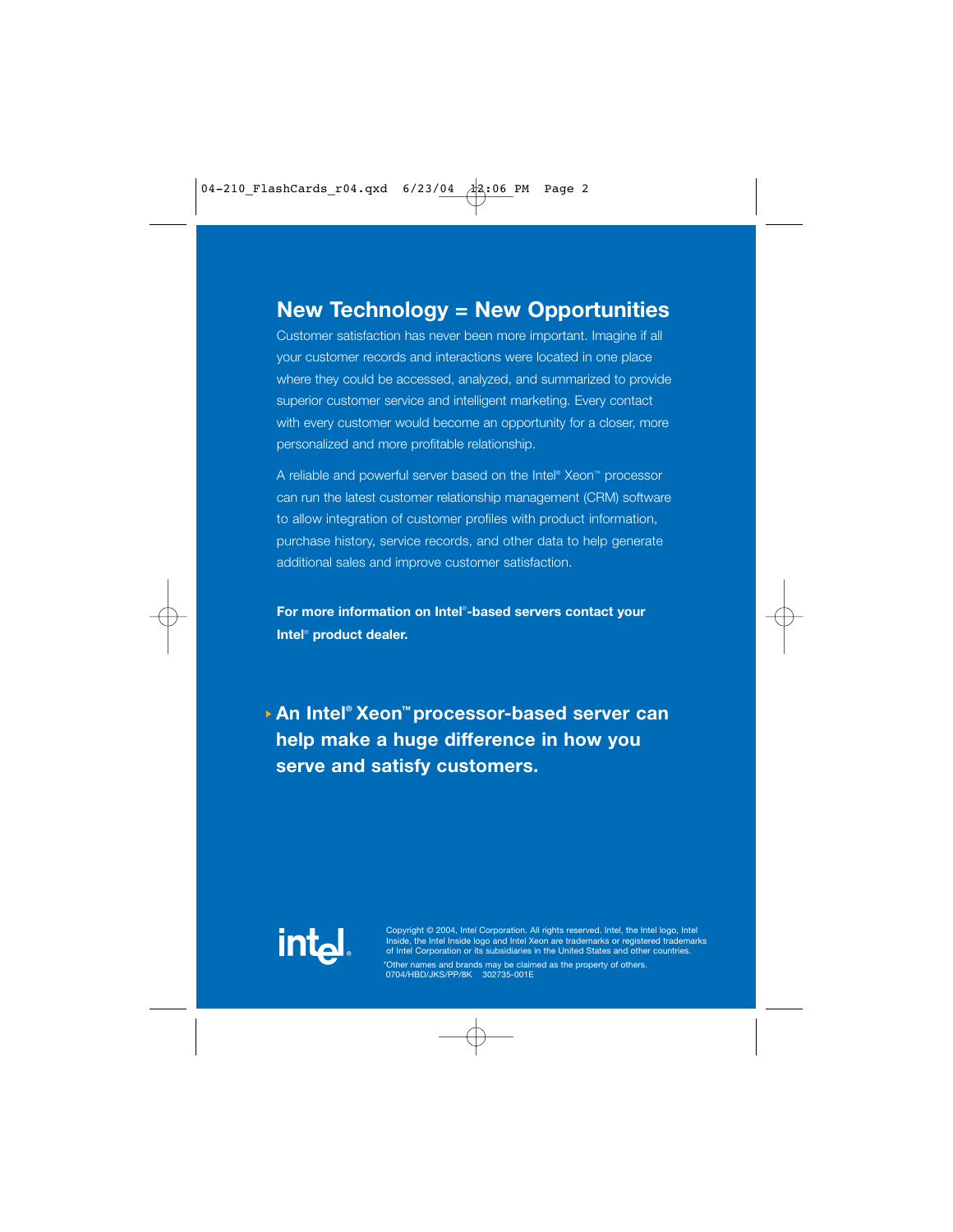

### **Gain better financial insights**

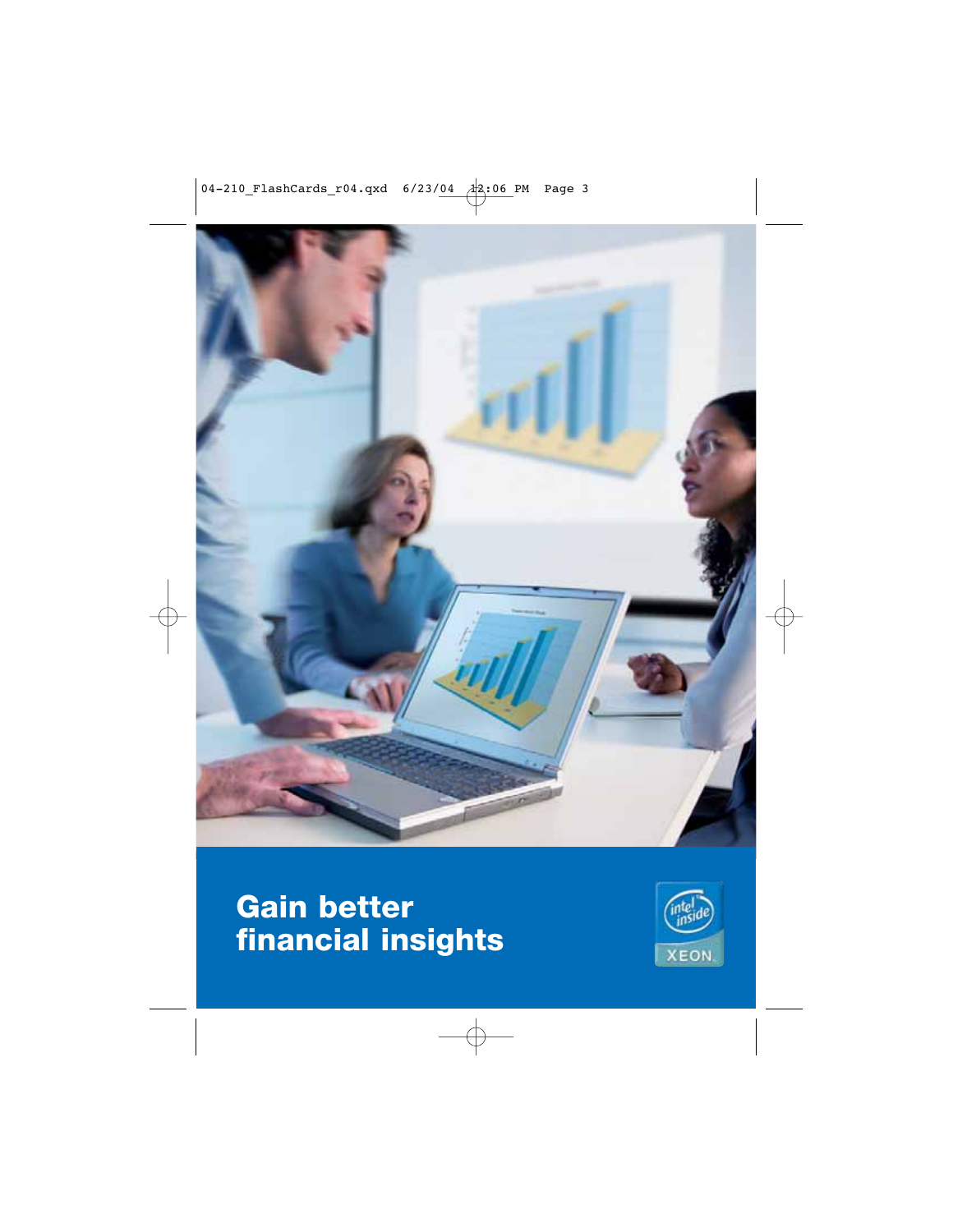Are your company's financial records scattered across several PCs, file cabinets and offices? Imagine the power of having them in one centralized location with sophisticated analysis software to help you obtain a more complete perspective of profit and loss centers, see trends, make projections, manage your cash flow and make better decisions overall.

A powerful server based on the Intel® Xeon™ processor can help you do all this and more. Powerful enough to run enterprise resource management (ERP) software and a variety of other business analysis tools, Intel Xeon processor-based servers give you the ability to examine and share financial data and to scale to accommodate business growth.

**For more information on Intel**® **-based servers contact your Intel**® **product dealer.**

**An Intel® Xeon™ processor-based server gives you the processing muscle needed to turn meaningless data into valuable insights.**



Copyright © 2004, Intel Corporation. All rights reserved. Intel, the Intel logo, Intel Inside, the Intel Inside logo and Intel Xeon are trademarks or registered trademarks of Intel Corporation or its subsidiaries in the United States and other countries.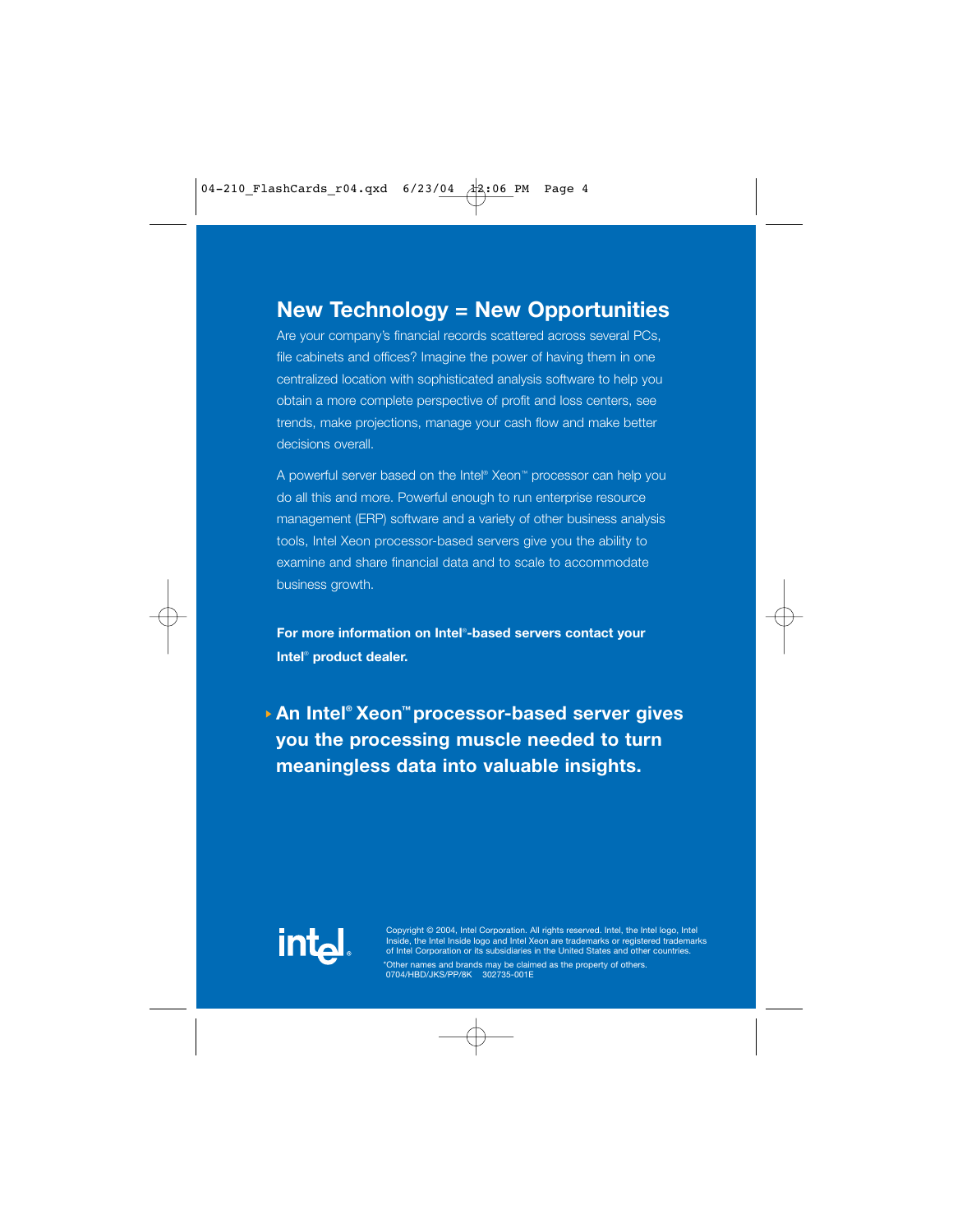

## **Make customer interactions count**

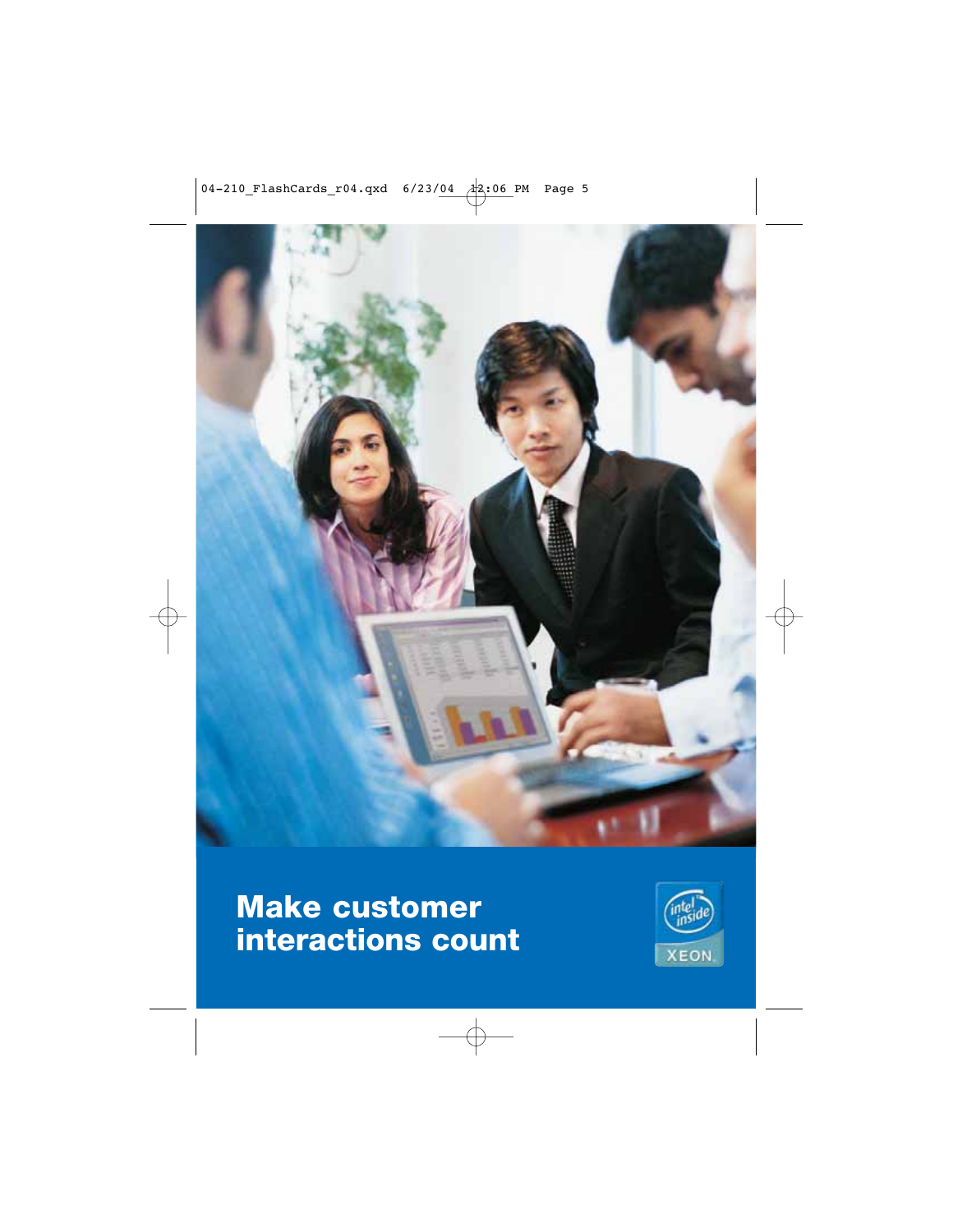How do you reach more customers, more quickly and more effectively? Imagine analyzing traffic on your Web site and sending personalized e-mail to your customers. Imagine arming sales people with highimpact, graphically-rich marketing materials to drive up-selling and cross-selling opportunities with your customers. Imagine using eyecatching images and high-quality photos to make your Web site stand out.

Do all this and more using powerful Intel® Xeon™ processor-based servers. These servers can host your Web site, run content creation and management applications, customer relationship management (CRM) software, you name it. Getting the right message to the right audience will help you increase opportunities to drive additional revenue. Reduce the cost of winning new customers while strengthening your relationships with those you already have.

**For more information on Intel**® **-based servers contact your Intel**® **product dealer.**

**An Intel® Xeon™ processor-based server can help you strengthen customer relationships and market more effectively.**



Copyright © 2004, Intel Corporation. All rights reserved. Intel, the Intel logo, Intel Inside, the Intel Inside logo and Intel Xeon are trademarks or registered trademarks of Intel Corporation or its subsidiaries in the United States and other countries.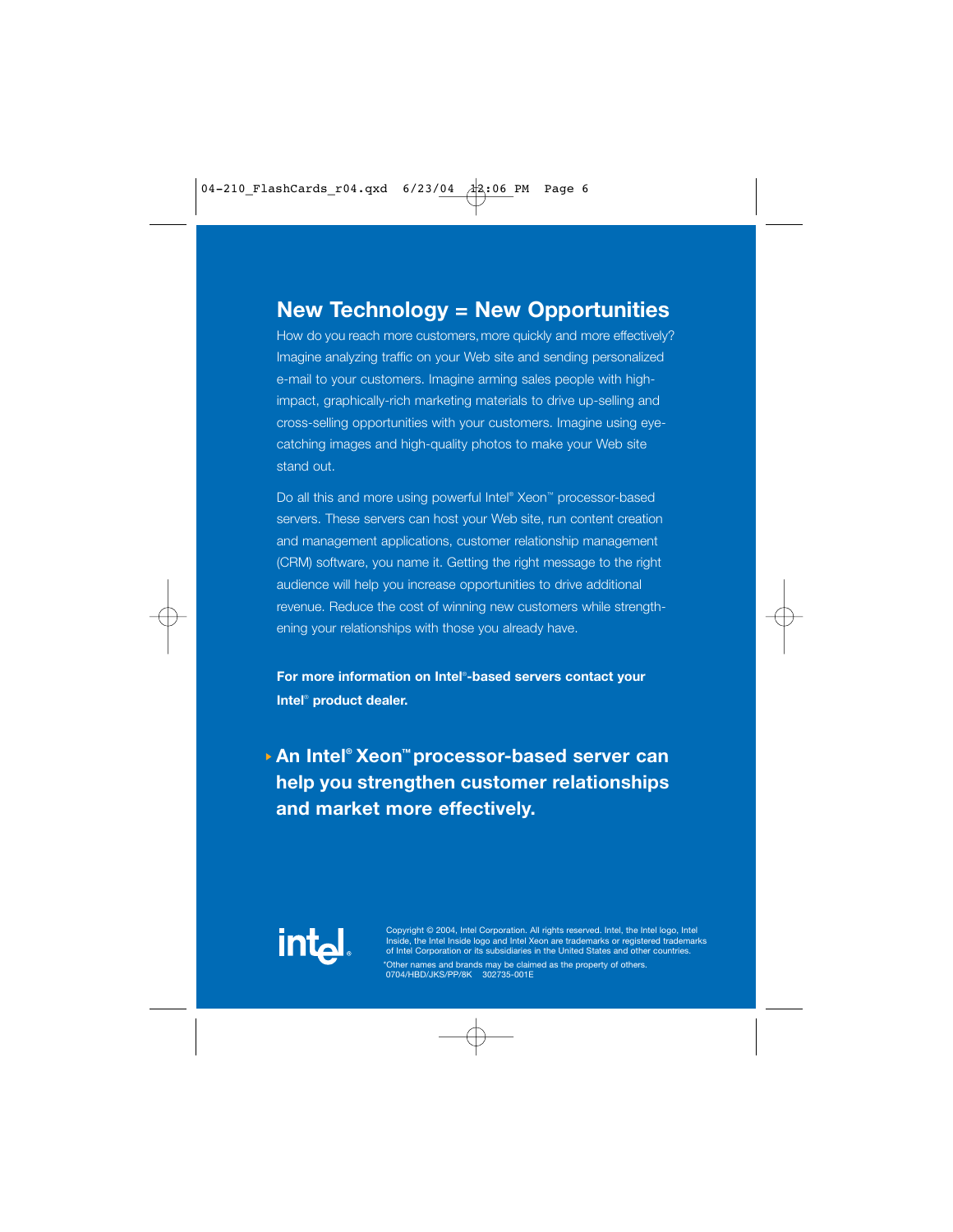

# **Communicate and collaborate securely**

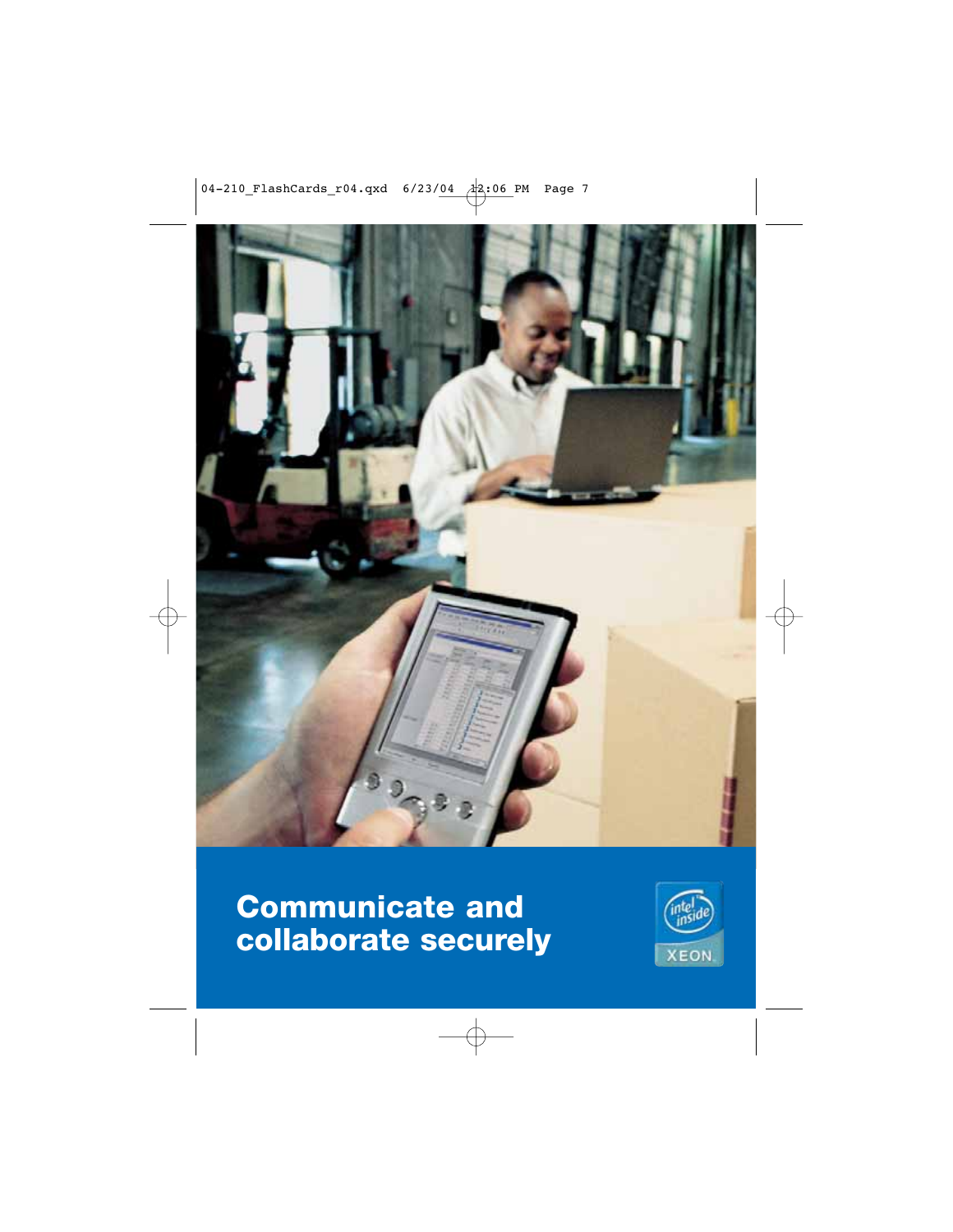Wouldn't it be nice if everyone in your company could operate off the same up-to-date business data all the time, in the office or in the field? If employees could access key business documents at home or in the office? Or, if sales people could work from the same up-to-date pricing or customer information while away from the office.

It's both possible and affordable using Intel® Xeon™ processor-based servers. These powerful servers can manage your company database and run customer relationship management (CRM) software, the latest office productivity applications, messaging software, and more, all under the protection of business-hardened operating systems and virus software that keep PC security locked down and data safe.

**For more information on Intel**® **-based servers contact your Intel**® **product dealer.**

**An Intel® Xeon™ processor-based server can help you work more efficiently and productively – while keeping PCs safe and easy to manage.**



Copyright © 2004, Intel Corporation. All rights reserved. Intel, the Intel logo, Intel Inside, the Intel Inside logo and Intel Xeon are trademarks or registered trademarks of Intel Corporation or its subsidiaries in the United States and other countries.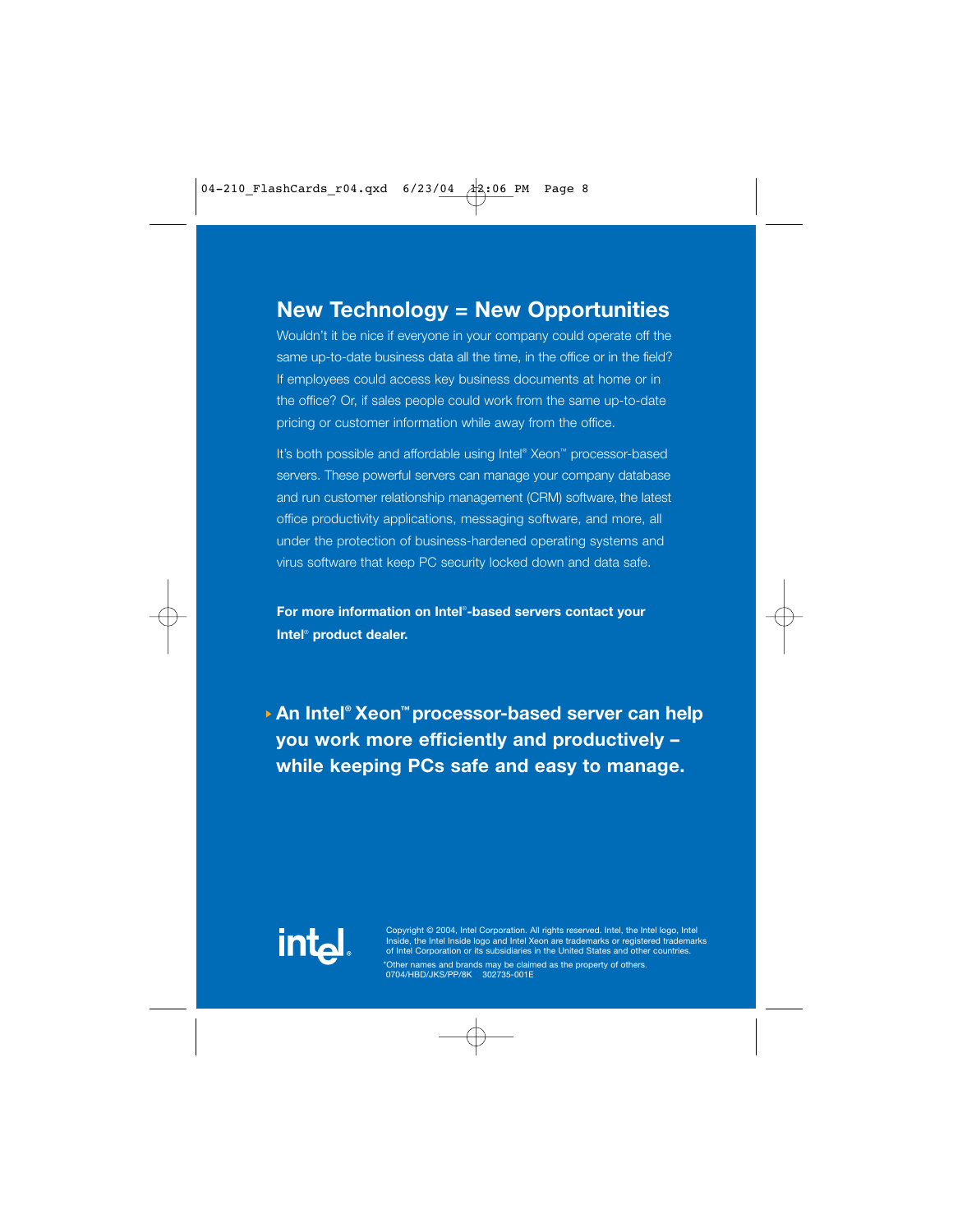

### **Use your valued resources efficiently**